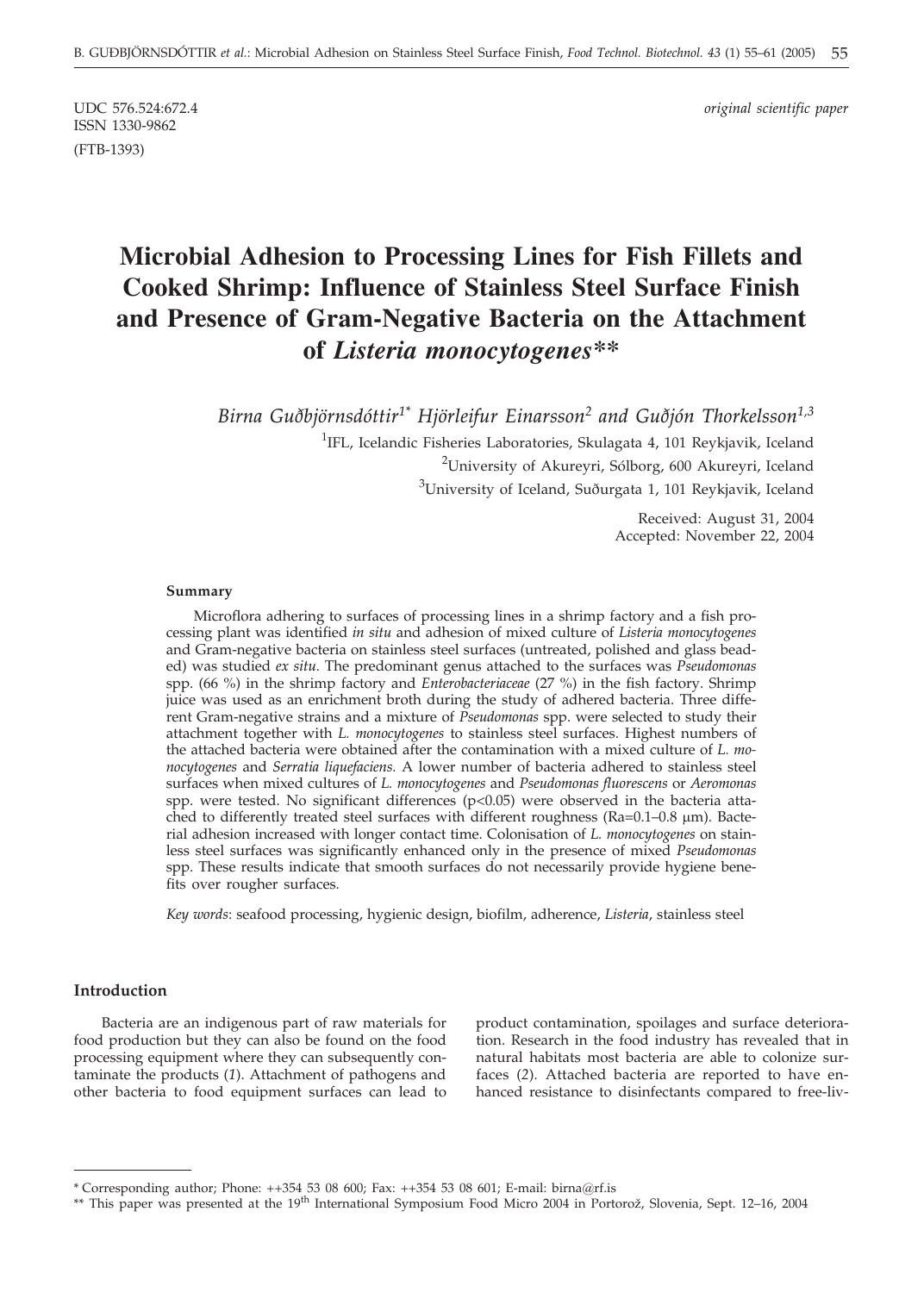ing cells (*3*)*.* Some Gram-negative bacteria (*e.g. Pseudomonas* spp.) may have certain resistance mechanisms against commonly used disinfectants (*e.g*. quaternary ammonium compounds) (*4–6*). *Listeria monocytogenes* is a foodborne pathogen of major public health concern. It is very difficult to control this organism in the food processing environment. This pathogen can adhere to food contact surfaces in the processing environment (*7–12*)*.* This is important, as the presence of other bacteria, *e.g*. *Pseudomonas* spp., has been reported to enhance the number of *L. monocytogenes* on the surface and their resistance to disinfectants (*3*)*.* Although *L. monocytogenes* has been found in a variety of fishery products (*13–15*)*,* such sources have not been associated with large outbreaks of listeriosis (*16*)*.* However, these products have been considered potential sources of human listeriosis (*17–19*)*.* The greatest challenge in controlling *L. monocytogenes* in the food industry is therefore to prevent the establishment of the bacterium in specific niches, where routine cleaning and disinfection are ineffective. The aim of this study was to evaluate the microflora attached to the surfaces in shrimp and fish processing lines and to determine the effect of stainless steel surface finish and the presence of Gram-negative bacteria on the adhesion of *Listeria monocytogenes* to these surfaces. This will provide useful information on bacterial attachment as well as contribute to the appropriate choice of stainless steel surface finish, hence promoting the production of safe food products.

## **Materials and Methods**

#### *Preparation of steel coupons*

Stainless steel coupons (SS type 304, no. 2B, untreated, polished, pickled and polished/pickled) of  $10\times4$  cm<sup>2</sup> were placed near food contact surfaces in different locations in a shrimp factory (16 samples) and a fish factory (20 samples). They were kept in the factories for three months. Both plants used similar cleaning procedures involving water rinsing, followed by caustic wash in 0.5 % NaOH and water rinsing before disinfecting with quaternary compounds. In the shrimp factory an acid wash was conducted weekly.

Three types of stainless steel coupons  $(1\times7 \text{ cm}^2)$ were used in the *ex situ* study. They were of type 304 no. 2B, untreated, polished and glass-beaded. They were soaked in 1 M NaOH overnight to etch the surface clean and after that for 1 h in acetone to remove grease (*9*).

## *Surface roughness*

Surface roughness or topography was analysed using a surface tracing apparatus (Mitutoyo Surftest-201, Japan) equipped with a stylus with the radius of  $5 \mu m$ . Three measurements were taken from each steel sample and the average surface roughness (Ra) and the sum of the height of the largest profile valley depth within a sampling length (Rz) were estimated. Ra and Rz are criteria for surface roughness as defined by ISO standard 4287, 1997 (*20*)*.*

## *Enumeration of adherent cells and characterization of selected isolates*

The stainless steel coupons (*in situ*) were removed aseptically and transported to the laboratory and samples for microbiological analysis were taken from the entire surface of each coupon with a cotton swab coated with hydrophobic cotton. The swab heads were broken off into a plastic bottle. The bottle containing the cotton swab blended with 10 mL of Butterfield´s buffer was shaken for 15 s. Serial dilutions were prepared for each sample and plated onto Iron Agar (*21*)*.* The plates were incubated at 15 °C for 7 days. The bacteria were removed by ultrasound from 10 stainless steel coupons taken from the fish processing plant and the results were compared to those obtained with the swabbing method. Then the coupon was submerged in 20 mL of sterile water containing 0.5 % of Tween 80 in a glass tube and ultrasonicated in a bath ultrasonicator (Bransonic 3510E-DTH, 100 W, 42 kHz; Branson Ultrasonics Co., Danbury) for 1 min. The content of the tube was then serially diluted, plated and incubated as described before. From the plates twenty-five colonies were randomly selected, isolated and identified by different tests to the genus level (Gram stain, form and size, catalase, oxidase, motility, oxidation/fermentation of glucose, API 20E for *Enterobacteriaceae* and API 20NE for non-enteric Gram negative rods (BioMerieux, France)). A special check for *Listeria* was made according to the USDA method (*22*) where the stainless steel coupons were placed in a preenrichment broth.

After each contact time of the *ex situ* study the stainless steel coupons were removed aseptically from the test suspension in the glass tubes and rinsed gently with 3×25 mL of sterile water to remove unattached cells. Microbiological samples were taken from each surface with the swabbing technique described previously. Serial dilutions were prepared and samples plated onto TSA-YE for total count (incubated at 22  $^{\circ}$ C for 72 h) and onto modified Oxford agar (MOX from Difco) for *Listeria* count (incubated at 35 °C for 48 h).

#### *Microorganisms*

Mixed cultures of *Listeria monocytogenes* and Gram- -negative bacteria were used to study the bacterial adhesion. The Gram-negative bacteria selected were *Serratia liquefaciens*, *Aeromonas* spp., *Pseudomonas fluorescens* and a mixed culture of different *Pseudomonas* strains. These bacteria were randomly selected and isolated from samples taken from the stainless steel coupons that were placed in the processing environment for the study of microflora (as described before) and the *L. monocytogenes* strain was isolated from a shrimp factory in a previous study (*23*) according to the USDA method (*22*)*.* All bacterial strains were cultured and maintained on tryptic soy agar or in tryptic soy broth supplemented with 0.6 % of yeast extract (Difco) (TSA-YE or TSB-YE, respectively). Stock cultures were maintained in TSB and 20 % glycerol at  $-70$  °C.

#### *Microbial adhesion*

Each coupon was placed vertically in a glass tube and autoclaved at 121  $^{\circ}$ C for 15 min. Shrimp juice was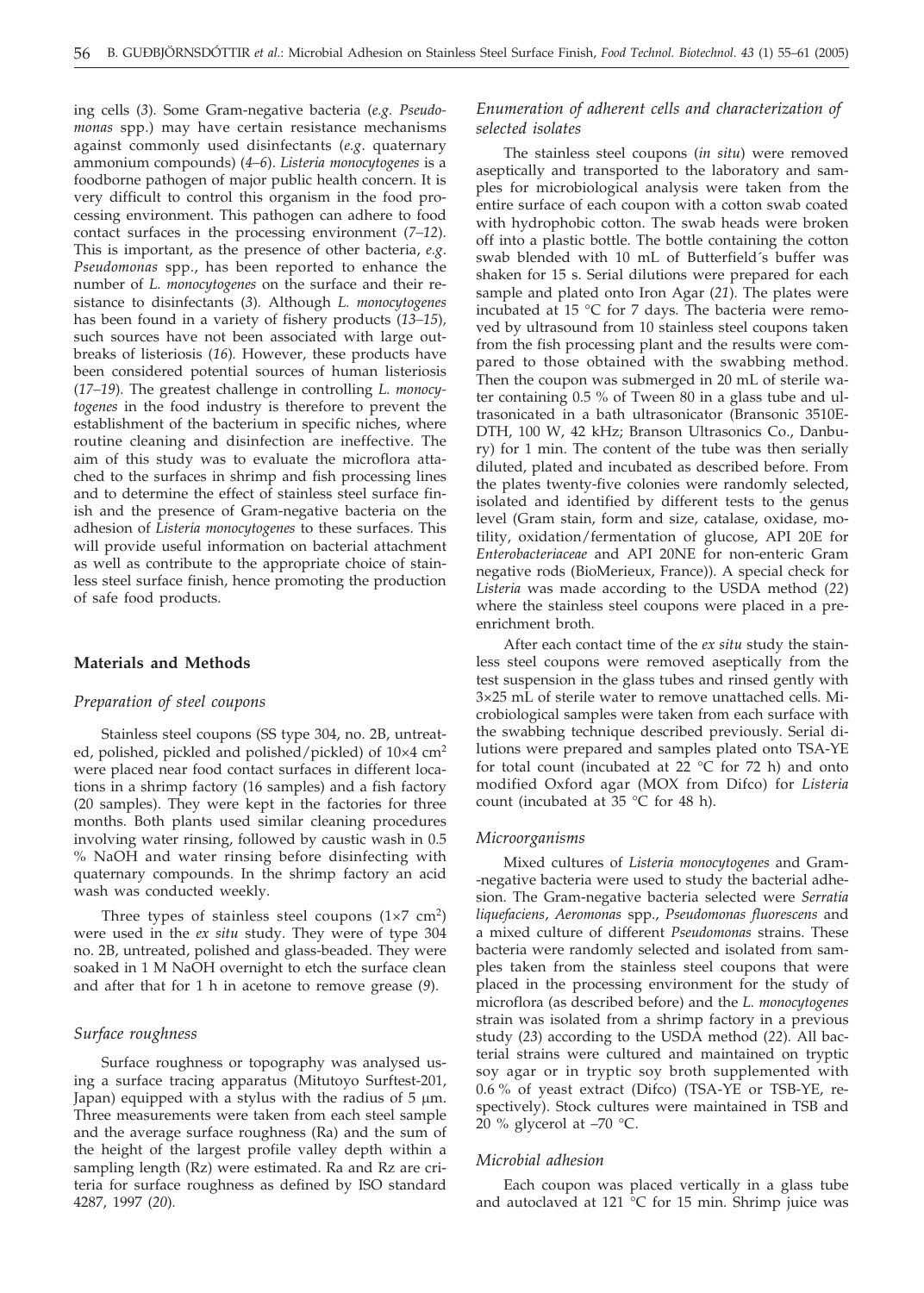used to simulate the processing conditions. It was prepared by mixing one part of minced cooked shrimp with 2 parts of deionised water, heated and boiled for 2 min and filtered. It was then supplemented with *w*(NaCl)= 0.019 to reach a salt concentration of cooked shrimp. The final NaCl-concentration in the shrimp juice was 2.3 % in the water phase measured according to Volhard method  $(AgNO<sub>3</sub>, NH<sub>4</sub>SCN$  and  $FeNH<sub>4</sub>(SO<sub>4</sub>)<sub>2</sub>$ ) (24)*.* The pH was adjusted to pH=(7.7±0.1) using Radiometer PHM 80. The shrimp juice was autoclaved at 121 °C for 15 min. Thirty mL of sterile shrimp juice was pipetted into each sterile glass tube. One mL of relevant bacterial suspension (1.5–3.1 $\cdot$ 10<sup>6</sup> cfu/mL) was transferred into the shrimp juice. Final concentration in the shrimp juice was 5·10<sup>4</sup>–1·10<sup>5</sup> cfu/mL. Prior to use, the cultures were grown in tryptic soy broth with 0.6 % of yeast extract (TSB-YE, Difco) at 22 or 35 °C for 24 h and subcultured twice. Contact time was 24, 72 and 120 h. Incubation was at 19–21 °C with shaking at 70 rpm. Tests were performed in triplicate.

#### *Statistical analysis*

Data analysis was carried out using Number Cruncher Statistical Software (NCSS, 329, North 1000 East, Kaysville, Utah 84037). Analysis of variance (ANOVA) expressed at the 95 % level was used to determine significant differences between the means for surface type, bacterial cultures and contact times. When the ANOVA showed a difference, Duncan's Multiple-Comparison Test was carried out to assess further significant differences between the means.

## **Results**

## *Composition of microflora adhered to stainless steel surface in seafood processing lines (in situ)*

Microbial adhesion was found in many locations and after cleaning the microbial population was  $10^{1}-10^{4}$  $ctu/cm<sup>2</sup>$  (after swabbing) on samples taken from the shrimp factory and  $10^4$ - $10^5$  cfu/cm<sup>2</sup> (after swabbing) and  $10^4$ – $10^6$  cfu/cm<sup>2</sup> (removed by ultrasound) on samples taken from the fish factory. The difference between removing bacteria from the coupons by swabbing method or ultrasound revealed 0.5–1 log difference with more recovery by ultrasound treatment. The presence of *Listeria* was not detected on any of the coupons. A total of 356 and 140 isolates were obtained and identified from shrimp and fish factory, respectively, both showing a high proportion of Gram-negative rods (89 and 74 %, respectively) (Table 1). The composition of the microflora

Table 1. Distribution pattern of isolates from the stainless steel coupons in the seafood factories

|                   | Number of isolates |              |  |  |  |  |
|-------------------|--------------------|--------------|--|--|--|--|
| Type of organisms | Shrimp factory     | Fish factory |  |  |  |  |
| Gram-positive     | 4 $(1\%$           | 36 $(26\%$   |  |  |  |  |
| Gram-negative     | 317 (89 %)         | 104 $(74\%$  |  |  |  |  |
| Yeasts            | 35 $(10\%)$        |              |  |  |  |  |
| Total             | 356                | 140          |  |  |  |  |

in the samples removed by ultrasound showed higher proportion of Gram-negative rods or 82 % compared to 74 % (data not shown). This difference may be explained by the fact that more bacteria were lost during identification methods after swabbing, or 35 strains compared to 2 strains after the ultrasound treatment.

The predominant genus attached to the surfaces was *Pseudomonas* (66 %) in the shrimp factory and *Enterobacteriaceae* (27 %) in the fish factory. The main species of *Pseudomonas* were *P. fluorescens* and *P. putida* and of *Enterobacteriaceae* was *Serratia liquefaciens*. The other Gram-negative microflora included *Aeromonas*, *Moraxella* and *Acinetobacter* spp. The composition of Gram-negative microflora is shown in Fig. 1 (shrimp processing plant) and Fig. 2 (fish processing plant). The Gram-positive microflora from both plants included *Micrococcus* spp. and coryneforms*.* Overall distribution patterns are shown in Table 2 (shrimp processing plant) and Table 3 (fish processing plant).

#### *Bacterial adhesion (ex situ)*

All three types of stainless steel surfaces tested were shown to be very smooth with Ra from  $0.16-0.8$  µm. Glass beaded steel was the roughest with Ra from  $0.7-0.8$   $\mu$ m and Rz value from  $5.4-6.5$  µm. The roughness of the untreated and polished steel were similar, with Ra value of



**Fig. 1.** Distribution pattern of Gram-negative isolates in shrimp processing plant



**Fig. 2.** Distribution pattern of Gram-negative isolates in fish processing plant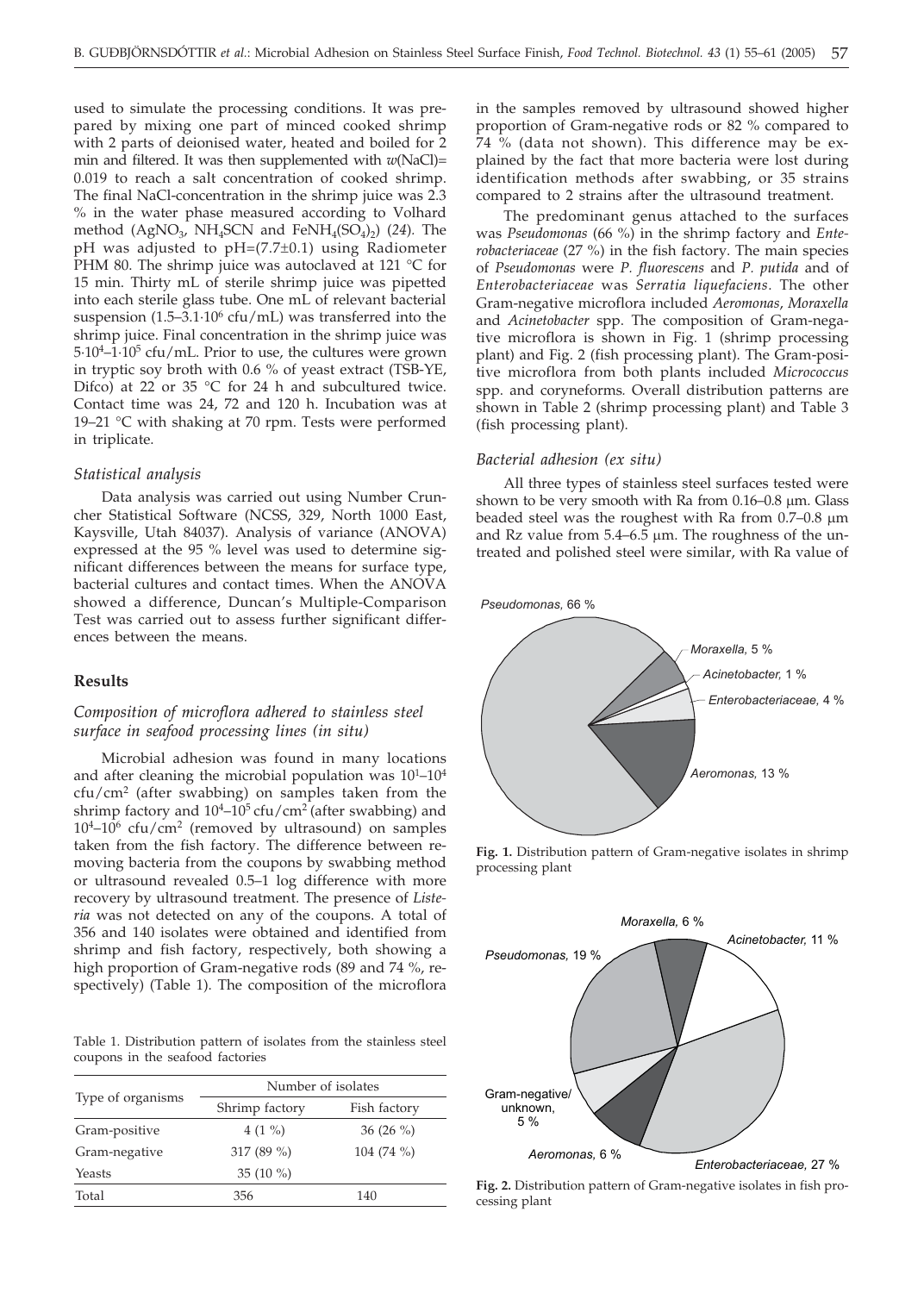| Type of microflora    | Number of isolates          |                      |                    |                                |               |                  |  |  |  |
|-----------------------|-----------------------------|----------------------|--------------------|--------------------------------|---------------|------------------|--|--|--|
|                       | Platform in<br>cooking area | Cooking<br>equipment | Peeling<br>machine | Cleaning machine<br>(a blower) | Total         | Fraction<br>$\%$ |  |  |  |
| Enterobacteriaceae    | 10                          | ◠                    | 3                  |                                | 15            | 4                |  |  |  |
| Aeromonas spp.        |                             | 40                   | 5                  |                                | 46            | 13               |  |  |  |
| Gram-negative/unknown |                             |                      |                    |                                |               | <1               |  |  |  |
| Pseudomonas spp.      | 63                          | 25                   | 90                 | 56                             | 234           | 66               |  |  |  |
| Moraxella spp.        |                             |                      |                    | 5                              | 5             |                  |  |  |  |
| Moraxella-like spp.   |                             |                      |                    | 12                             | 13            |                  |  |  |  |
| Acinetobacter spp.    |                             |                      |                    |                                | 3             |                  |  |  |  |
| Micrococcus spp.      |                             |                      |                    |                                | $\mathcal{D}$ | $<$ 1            |  |  |  |
| Coryneforms           |                             |                      |                    |                                | $\mathcal{D}$ | <1               |  |  |  |
| Yeasts                | 14                          | 19                   |                    |                                | 35            | 10               |  |  |  |
| Total                 | 90                          | 88                   | 99                 | 79                             | 356           |                  |  |  |  |

Table 2. Composition of microflora on stainless steel coupons in shrimp processing plant

Table 3. Composition of microflora on stainless steel coupons in fish processing plant

| Type of microflora    | Number of isolates |           |    |    |   |               |                |      |    |       |            |
|-----------------------|--------------------|-----------|----|----|---|---------------|----------------|------|----|-------|------------|
|                       | T*                 | $\rm{II}$ | Ш  | IV | V | VI            | VII            | VIII | IX | Total | Fraction/% |
| Enterobacteriaceae    |                    | 2         | 4  | 9  |   |               | $\overline{2}$ |      | 21 | 38    | 27         |
| Aeromonas spp.        |                    | 5         |    | 3  |   |               |                |      |    | 8     | 6          |
| Gram-negative/unknown |                    |           | 5  |    |   |               |                |      |    |       | 5          |
| Pseudomonas spp.      |                    |           | 9  | 7  |   |               |                | 3    |    | 27    | 19         |
| Moraxella spp.        |                    |           |    |    |   | $\mathcal{P}$ | $\overline{2}$ |      |    | 8     | 6          |
| Acinetobacter spp.    |                    | 6         |    |    |   |               |                |      |    | 16    | 11         |
| Micrococcus spp.      |                    |           |    |    |   | 9             | $\mathcal{P}$  | 6    |    | 20    | 14         |
| Coryneforms           |                    |           |    |    |   |               | 15             |      |    | 15    | 11         |
| Planococcus spp.      |                    |           |    |    |   |               |                |      |    |       |            |
| Total                 |                    | 23        | 19 | 23 |   | 13            | 22             | 19   | 21 | 140   |            |

\* I-portioning machine-1, II-flowline, III-weighing machine-1, IV-conveyer belt, V-degrading machine, VI-IQF, VII-weighing machine-2, VIII-stairbelt, IX-portioning machine-2

 $0.16-0.22$  µm and Rz value from 1.3–1.9 µm. The highest number of bacteria attaching to the surfaces was obtained after contamination with a mixed culture of *Serratia liquefaciens* and *L. monocytogenes* (Fig. 3). A lower number of bacteria adhered to the steel surfaces when a mixed culture of *Pseudomonas fluorescens* and *L. monocy-* *togenes* (Fig. 4) or *Aeromonas* spp. and *L. monocytogenes* were tested (Fig. 5). But the presence of the mixed culture of *Pseudomonas* spp. significally enhanced the colonisation of *L. monocytogenes* (p<0.05) (Fig. 6) compared to the other bacterial group tested. The number of adherent bacteria increased with longer contact time



**Fig. 3.** Adherence of *L. monocytogenes* to stainless steel surfaces in co-culture with *Serratia liquefaciens* after 120-h contact time at 22 °C. Means of triplicate (bars represent the standard error of the mean value)



**Fig. 4.** Adherence of *L. monocytogenes* to stainless steel surfaces in co-culture with *Aeromonas* spp. after 120-h contact time at 22 °C. Means of triplicate (bars represent the standard error of the mean value)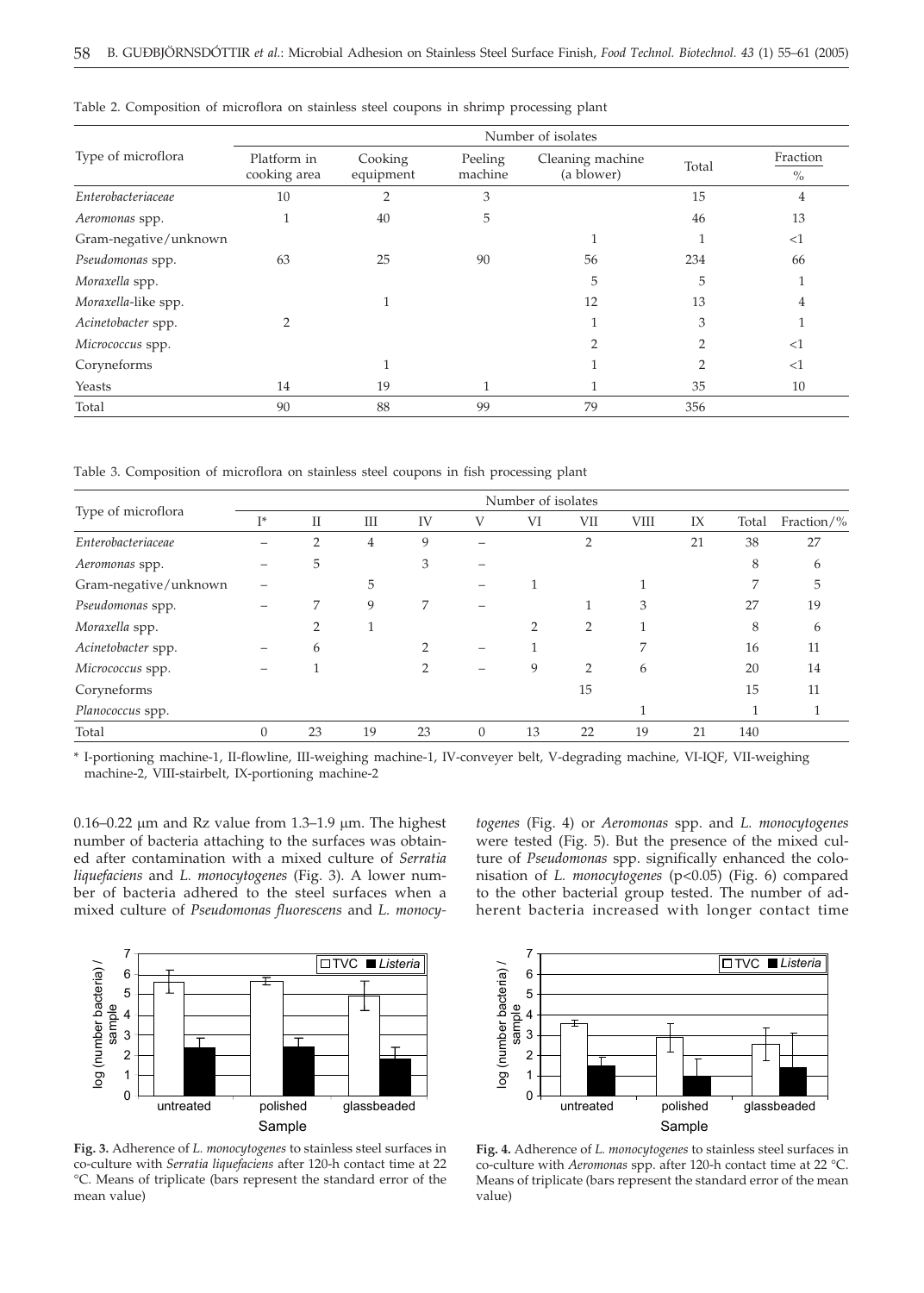

**Fig. 5.** Adherence of *L. monocytogenes* to stainless steel surfaces in co-culture with *Pseudomonas fluorescens* after 120-h contact time at 22 °C. Means of triplicate (bars represent the standard error of the mean value)



**Fig. 6.** Adherence of *L. monocytogenes* to stainless steel surfaces in co-culture with a mixed culture of *Pseudomonas* spp. after 120-h contact time at 22 °C. Means of triplicate (bars represent the standard error of the mean value)

(p<0.05) and no difference was observed between different types of steel surfaces after 96- to 120-hour incubation (p>0.05).

### **Discussion**

Adhered bacteria were found in many locations of both processing lines with densities of  $10^{1}$ – $10^{4}$  cfu/cm<sup>2</sup> in the shrimp factory and  $10^4$ - $10^5$  cfu/cm<sup>2</sup> in the fish processing plant. It has been stated that large biofilm structures common in other industries (multilayer of bacteria, typically above 10<sup>8</sup> cfu/cm<sup>2</sup>) rarely occur in food processing environments (*25*)*.* These results support this statement and indicate that regular cleaning and disinfection limit the progression of the attached cells to extensive biofilms on food contact surfaces in both factories. In this study a swabbing method was used for sampling and therefore it is necessary to have in mind that this method provides only limited information on actual surface hygiene and it will not remove all bacteria from the surface. The fact that slightly higher counts of bacteria were recovered after ultrasound treatment and fewer bacteria were lost during identification process indicates that this treatment for removing bacteria from the surfaces is more efficient. Higher counts of bacteria detected on the stainless steel samples in the fish factory indicate that the cleaning procedure in this place was not effective. If the cleaning procedures used are ineffective and the conditions are favourable, biofilms incorporating *L. monocytogenes* may be formed on different surfaces (*11*)*.* The distribution pattern of the isolates revealed a high proportion of Gram-negative rods. *Pseudomonas* spp., *Aeromonas* spp., *Enterobacteriaceae* and yeast dominated in the shrimp processing plant while *Pseudomonas* spp. and *Enterobacteriaceae* were mainly found in the fish processing plant. *Listeria* was not detected in any of the samples. Of the *Pseudomonas* spp., *P. putida* and *P. fluorescens* were the main species isolated from the surfaces in the factories. Most importantly, it should be pointed out that these bacterial groups are considered as main spoilers of fresh/chilled fish (*26*)*.* The main species of *Enterobacteriaceae* was *Serratia liquefaciens,* which is ubiquitous in nature and used as an indicator bacteria to evaluate cleaning effectiveness. High incidence of *Pseudomonas* spp. indicates that the disinfectant used was not effective, but these bacteria are known to have some resistance mechanisms against quaternary ammonium compounds widely used in seafood industry (*5,6*)*.* Yeasts were identified in two places in the shrimp processing plant, especially on surfaces which had been polished and pickled. After studying the microbial ecology of processing equipment in herring production, Bagge-Ravn *et al*. (*27*) pointed out that yeasts should get special attention when developing cleaning and disinfecting procedures. The shrimp industry might need to do the same. These organisms may be dispersed into the finished product, leading to product spoilage.

All three types of stainless steel surfaces were very smooth with Ra from  $0.16-0.8$  µm and the results show that the adhesion of bacteria was not affected by the surface topography. Hilbert and her colleagues came to a similar conclusion but their study showed that the attachment and removal of microorganisms from stainless steel surfaces did not depend on surface roughness when Ra value was between 0.01 and 0.9  $\mu$ m (28). It should be pointed out that for all the steel types, even the glass beaded steel, Ra values are within the limits given by EHEDG, which is  $Ra \leq 0.8 \mu m$  (29). The highest numbers of the attached bacteria were obtained after contamination with the mixed culture of *Serratia liquefaciens* and *L. monocytogenes*. Lower numbers of bacteria adhered to the steel surfaces when the mixed culture of *Pseudomonas fluorescens* and *L. monocytogenes* as well as the mixed culture with *Aeromonas* spp. and *L. monocytogenes* were tested. These results show that *L. monocytogenes* cells in the co-cultures were recoverable in all cases. Colonisation of *L. monocytogenes* on stainless steel was only significantly enhanced in the presence of mixed *Pseudomonas* spp. compared to other bacterial groups tested. It should be pointed out that in the processing environment it is unlikely that *L. monocytogenes* should be present as a single species culture, at least when the results from the study *in situ* are taken into account. The results also show that contact time influences the adhesion, independently of the types of steel. These results show that smooth surfaces do not always provide hygiene benefits over rougher surfaces. Other hygienic design criteria like welding, joints and corners may be of greater importance and equipment should be designed to prevent the accumulation of soil and allow easy cleaning, so that biofilm will not develop.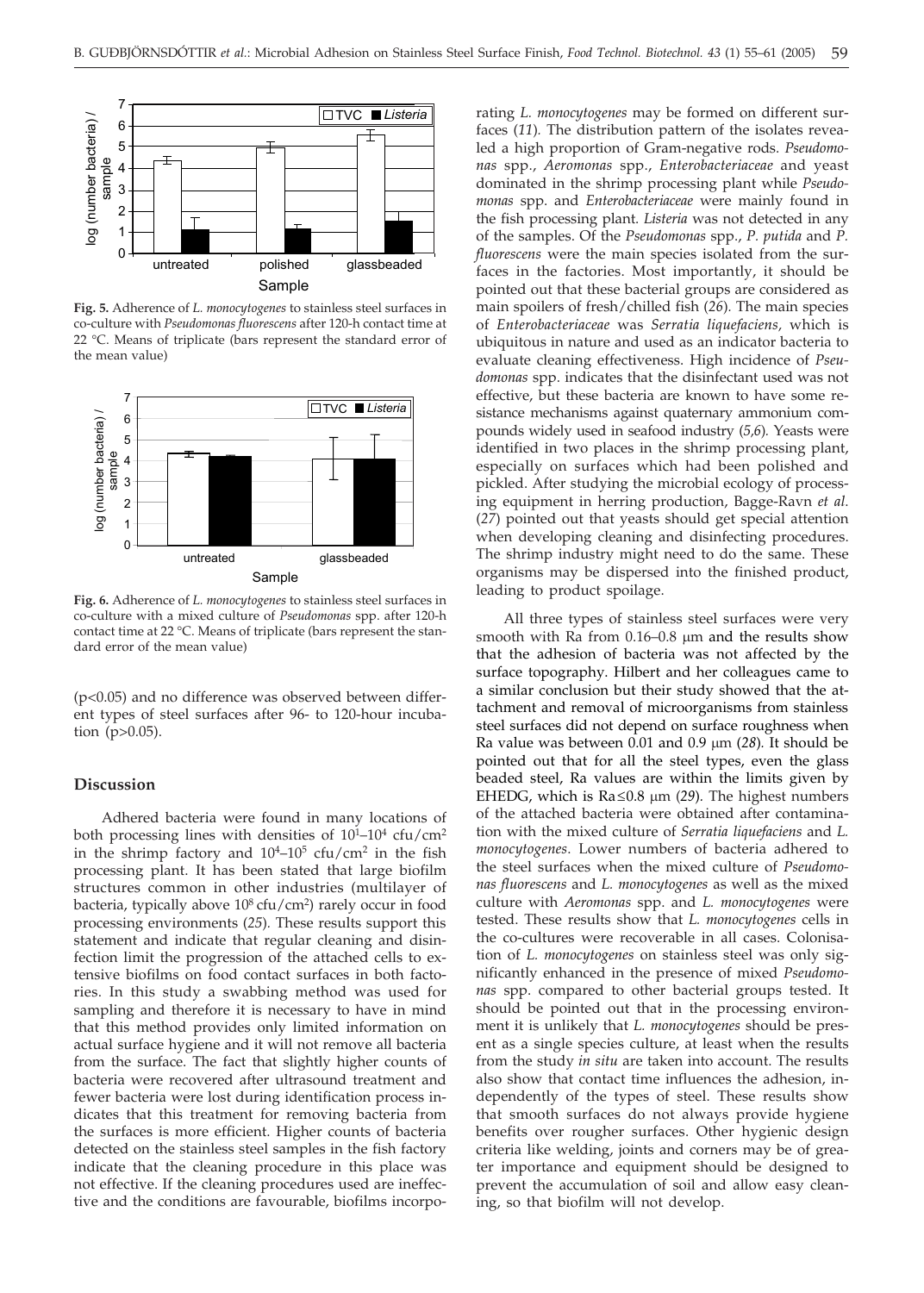#### **Conclusions**

In the food processing environment microorganisms can attach themselves to stainless steel with different surface finishes and increase in number relatively rapidly, although this development is generally limited by cleaning and disinfection procedure. Microorganisms attached to surfaces may be an significant source of contamination and it is therefore important to improve the design of processing equipment with hygienic requirements in mind. Control of biofilm formation or adherence of bacteria relies on the implementation of effective cleaning and disinfecting procedures and on the design of processing equipment. The choice of surface treatment of stainless steel is an important factor to have in mind when food processing equipment for open process is designed, but smooth surfaces do not always provide hygiene benefits over rougher surfaces.

### *Acknowledgement*

This research was supported by the Icelandic Research Council. Thanks are extended to Árni Sigurðsson (Marel hf) and Axel Jóhannsson (3X-Stal Inc.) for preparing steel coupons and to Birgir Jóhannesson and Jón Matthíasson (IceTec) for assistance with measurements of surface roughness.

#### **References**

- *1.* B. Vogel-Fonnesbech, H.H. Huss, B. Ojeniyi, P. Ahrens, L. Gram, Elucidation of *Listeria monocytogenes* contamination routes in cold-smoked salmon processing plants detected by DNA-based typing methods, *Appl. Environ. Microbiol. 67* (2001) 2586–2595.
- *2.* G. Wirtanen, M. Saarela, T. Mattila-Sandholm: Biofilms Impact on Hygiene in Food Industries. In: *Biofilms II: Process Analysis and Applications*, J.D. Bryers (Ed.), Wiley (2000) 327–372.
- *3.* F. Bourion, O. Cerf, Disinfection efficacy against pure-culture and mixed-population biofilms of *Listeria innocua* and *Pseudomonas aeruginosa* on stainless steel, Teflon® and rubber, *Sci. Aliment. 16* (1996) 151–166.
- *4.* G. Sundheim, S. Langsrud, E. Heir, A.L. Holck, Bacterial resistance to disinfectants containing quaternary ammonium compounds, *Int. Biodeterior. Biodegrad. 41* (1998) 235– 239.
- *5.* J.S. Chapman, Disinfectant resistance mechanisms, cross- -resistance, and co-resistance, *Int. Biodeterior. Biodegrad. 51* (2003) 271–276.
- *6.* S. Langsrud, G. Sundheim, R. Borgmann-Strahsen, Intrinsic and acquired resistance to quaternary ammonium compounds in food-related *Pseudomonas* spp., *J. Appl. Microbiol. 95* (2003) 874–882.
- *7.* S.K. Hood, E.A. Zottola, Adherence to stainless steel by foodborne microorganisms during growth in model food system, *Int. J. Food Microbiol. 37* (1997) 145–153.
- *8.* D.E. Norwood, A. Gilmour, Adherence of *Listeria monocytogenes* strains to stainless steel coupons, *J. Appl. Microbiol. 86* (1999) 576–582.
- *9.* J.M. Lundén, M.K. Mettinen, T.J. Autio, H.J. Korkeala, Persistent of *Listeria monocytogenes* strains show enhanced adherence to food contact surface after short contact time, *J. Food Prot. 63* (2000) 1204–1207.
- *10.* E. Sinde, J. Carballo, Attachment of *Salmonella* spp. and *Listeria monocytogenes* to stainless steel, rubber and polytetrafluorethylene: The influence of free energy and the effect of commercial sanitizers, *Food Microbiol. 17* (2000) 439–447.
- *11.* M.R. Beresford, P.W. Andrew, G. Shama, *Listeria monocytogenes* adheres to many materials found in food-processing environments, *J. Appl. Microbiol. 90* (2001) 1000–1005.
- *12.* H.D. Kusumaningrum, G. Riboldi, W.C. Hazeleger, R.R. Beumer, Survival of food-borne pathogens on stainless stell surfaces and cross-contamination to foods, *Int. J. Food Microbiol. 85* (2003) 227–236.
- *13.* R. Hartemink, F. Georgsson, Incidence of *Listeria* species in seafood and seafood salads, *Int. J. Food Microbiol. 12* (1991) 189–196.
- *14.* P.K. Ben Embarek, Presence, detection and growth of *Listeria monocytogenes* in seafoods: A review, *Int. J. Food Microbiol. 23* (1994) 17–34.
- *15.* G. Valdimarsson, H. Einarsson, B. Gudbjörnsdóttir, H. Magnússon, Microbiological quality of Icelandic cooked- -peeled shrimp (*Pandalus borealis*), *Int. J. Food Microbiol. 45* (1998) 157–161.
- *16.* FAO Expert Consultation, The trade impact of *Listeria* in fish products, University of Massachusetts, Amherst (1999).
- *17.* S. Loncarevic, M-L. Danielsson-Tham, L. Martensson, A. Ringnér, A, Runehagen, W. Tham, A case of foodborne listeriosis in Sweden, *Lett. Appl. Microbiol. 24* (1997) 65–68.
- *18.* M. Brett, P. Short, J. McLauchlin, A small outbreak of listeriosis associated with smoked mussels, *Int. J. Food Microbiol. 43* (1998) 223–229.
- *19.* J.M. Farber, E.M. Daley, M.T. Mackie, B. Limerick, A small outbreak of listeriosis, potentially linked to the consumption of imitation crab meat, *Lett. Appl. Microbiol. 31* (2000) 100–104.
- *20.* Standard ISO 4287/1997, Geometrical product specifications (GPS) – Surface texture: Profile method – Terms, definitions and surface texture parameters (1997).
- *21.* L. Gram, G. Trolle, H.H. Huss, Detection of specific spoilage bacteria from fish stored at low  $(0 \degree C)$  and high  $(20 \degree C)$ °C) temperatures, *Int. J. Food Microbiol. 41* (1987) 65–72.
- *22.* D. McClain, W.H. Lee, FSIS method for the isolation and identification of *Listeria monocytogenes* from processed meat and poultry products, *Lab. Comm. No. 57*, *USDA, FSIS,* Beltsville (1989).
- *23.* B. Gudbjörnsdóttir, M-L. Suihko, P. Gustavsson, G. Thorkelsson, S. Salo, A-M. Sjöberg, O. Niclasen, S. Bredholt, The incidence of *Listeria monocytogenes* and other *Listeria* species in meat, poultry and seafood factories in the Nordic countries, *Food Microbiol. 21* (2004) 217–225.
- *24.* AOAC Official Method 1990.937.09.: Salt (Chlorine as Sodium Chloride) in Seafood Volumetric Method. In: *Official Methods of Analysis of AOAC Int*. (15th ed.), Kenneth Helrich (Ed.), Virginia (1990).
- *25.* J. Holah, A. Timberley: Biofouling: Cleanability Problems in Food Processing. In: *Proceedings of 30th R<sup>3</sup> - Nordic Contamination Control Symposium*, *VTT Symposium 193*, G. Wirtanen, S. Salo, A. Mikkola (Eds.), Libella Painopalvelu Oy, Espoo (1999) 177–186.
- *26.* L. Gram, H.H. Huss, Microbiological spoilage of fish and fish products, *Int. J. Microbiol. 33* (1996) 121–137.
- *27.* D. Bagge-Ravn, Y. Ng, M. Hjelm, J.N. Christiansen, C. Johansen, L. Gram, The microbial ecology of processing equipment in different fish industries-analysis of the microflora during processing and following cleaning, *Int. J. Food Microbiol. 87* (2003) 239–250.
- *28.* L.R. Hilbert, D. Bagge-Ravn, J. Kold, L. Gram, Influence of surface roughness of stainless steel on microbial adhesion and corrosion resistance, *Int. Biodeterior. Biodegrad. 52* (2003) 175–185.
- *29.* G. Hauser, G.J. Curiel, H.-W. Bellin, H.J. Cnossen, J. Hofman, J. Kastelein, E. Partington, Y. Peltier, A.W. Timberley: Hygienic Equipment Design Criteria. In: *EHEDG Doc 8, SG Design Principles,* 2nd ed., Campden Food & Drink Research Association, Chipping Campden (2004).